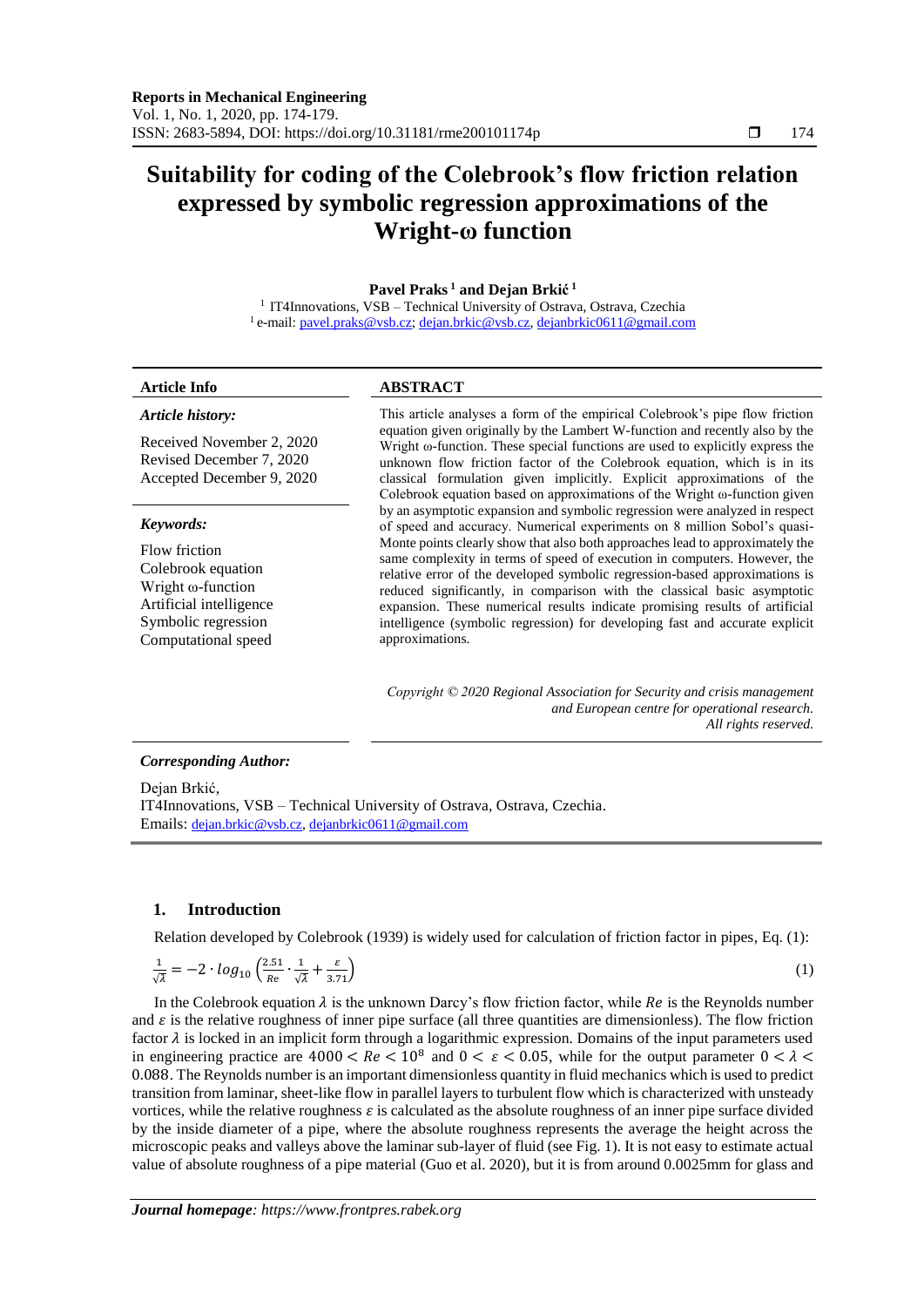plastic which are practically smooth, 0.025mm new smooth concrete, around 0.15mm for casted iron, 0.25mm for coarse concrete, around 0.5mm for rusted steel, etc. (Moody 1944).



**Figure 1.** Absolute roughness of inner pipe surface: average height across the microscopic peaks and val-leys above the laminar sub-layer of fluid.

Depending on thickness of the laminar sub-layer which can cover partially or entirely the protrusions of pipe material, value of hydraulic roughness can varies also depending on the type of fluid but also on the Reynolds number where for the laminar flow (laminar from occurs for  $Re < 4000$ , but can be also for the higher values of  $Re$ ; on the other hand, turbulent flow cannot exist for  $Re < 4000$ ) all materials are practically smooth, where for the fully developed turbulent flow (high values of  $Re$ ), laminar sub-layer does not exist and physical roughness of the surface is equal to the hydraulic roughness (Brkić 2012a).

The Colebrook equation is of empirical nature (Colebrook and White 1937). Its graphical interpretation is given by Moody diagram (Moody 1944). Number of explicit approximations of the Colebrook equation exists (Assuncao et al. 2020, Brkić 2011ab, Brkić and Ćojbašić 2017), and here we will offer few very accurate and computationally efficient which are based on the Wright ω-function, a cognate of the Lambert W-function (Corless et al. 1996). Thanks to these special functions, it is capable to transform expressions from their implicit in an explicit form, which is suitable for further processing (Brkić 2011bc, Brkić 2012c, Brkić and Praks 2019, Praks and Brkić 2020).

#### **2. Mathematics behind the proposed solution**

#### **2.1. Lambert W-function and Wright ω-function**

The Lambert W-function (Corless et al. 1996, Barry et al. 2000, Fukushima 2020a) is defined as the inverse function of  $f(W) = W \cdot e^W$ , whereas the Wright ω-function with x as the argument solves the equation y +  $ln(y) = x$ . Thus, the Wright ω-function (Corless and Jeffrey 2002) is a cognate of the Lambert W-function, and here it is used to transform the Colebrook equation from the implicitly given form in respect of the unknown variable to the explicit form (Brkić and Praks 2019, Praks and Brkić 2020). Additionally, about application of the Lambert W-function to the Colebrook equation can be seen in Alfaro-Guerra et al. 2020, Vatankhah 2018, Biberg 2017, Mikata and Walczak 2016, Viccione and Tibullo 2012, etc.

However, as the further evaluation of the Wright ω-function can be only approximate, approximations of the Wright ω-function are developed for the various purposes and hence they are very well tested (Corless and Jeffrey 2002, Fukushima 2020b).

The Wright ω-function is the Lambert W-function with a shifted argument, and here is used for the fact that such shifted argument is not fast-growing as in the case of the Lambert W-function (Brkić 2012d). If the Lambert W-function is used for solving the Colebrook equation, an overflow error will occur in about half cases used in engineering practice (Sonnad and Goudar 2002), as the required term  $W(e^x)$  cannot be accurately stored in registers. However, some software packages (e.g. Matlab) in such cases use a numerically stable the Wright ω-function instead of the Lambert W-function with the purpose to avoid the overflow error by the equivalence  $W(e^{x}) = \omega(x)$ , where e.g. for  $x = 500$ ,  $y = W(e^{500}) = \omega(500) = 493.7978$ .

### **2.2. Asymptotic expansion**

We will test approximations of  $y = \omega(x) - x$  given by the asymptotic expansion provided by Corless and Jeffrey (2002).

The used asymptotic expansion series are given in Table 1 denoted by the symbol AE and summarized in the first four lines.

#### **2.3. Symbolic regression**

Symbolic regression is based on artificial intelligence and it is capable to find approximations for the certain function given by data sets. The main advantage of such approach is that the symbolic expression is found by an artificial intelligence tool and it is not prescribed in advance. The user only specifies building blocks of the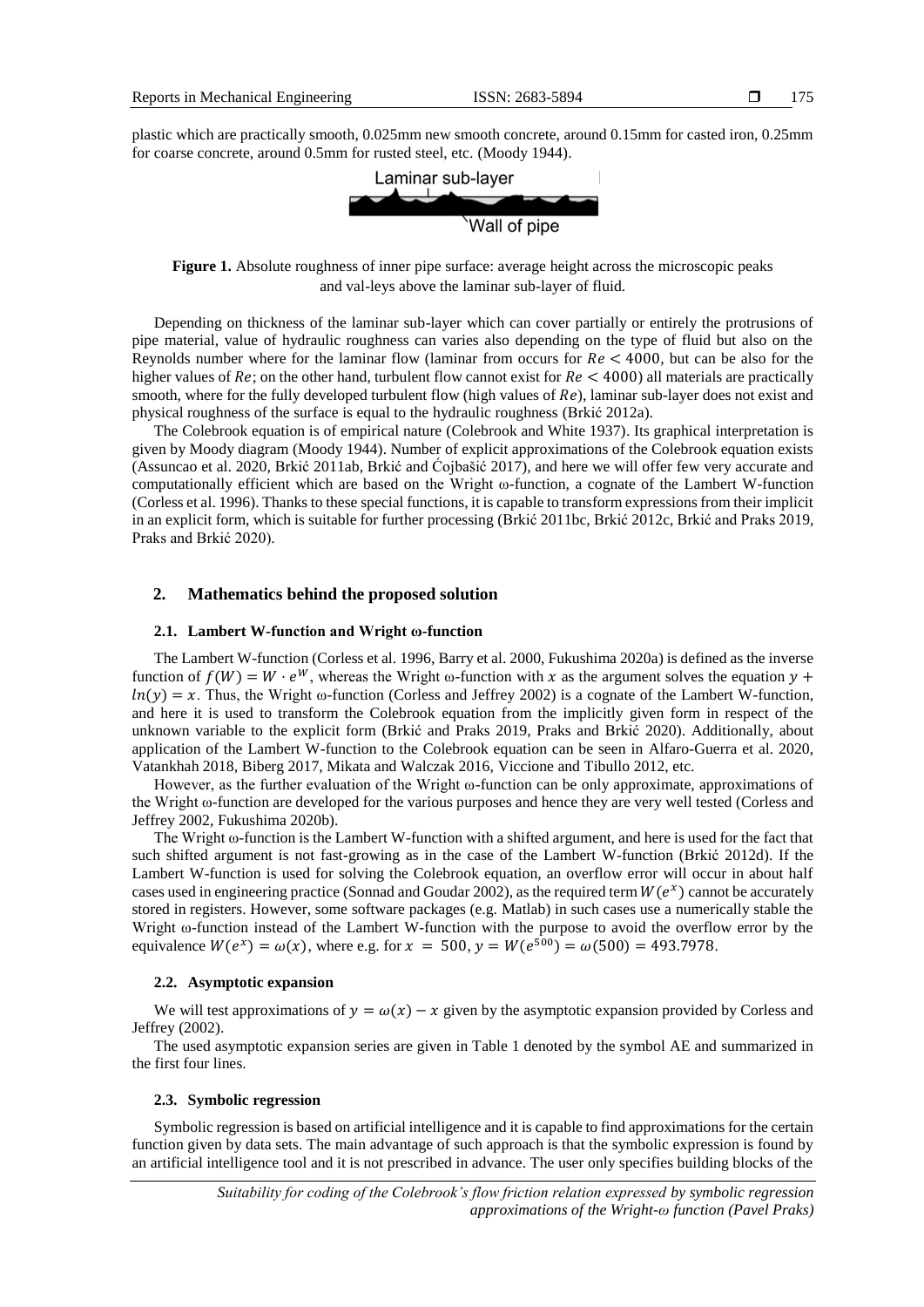symbolic formula (for example, arithmetic operations, logarithms, etc.). Here is used software tool Eureqa (Dubčáková 2011).

The developed symbolic regression formulas are in Table 1 denoted by the symbol SR (additional formula are in Conclusions).

#### **2.4. Matlab built-in implementation and WrightOmegaq library**

In Matlab, the built-in Wright ω-function is denoted by the command wrightOmega. In Table 1, this Matlab built-in function is represented by the symbol "Matlab built-in". However, Table 1 also shows the results of an alternative open-source implementation of the Wright  $\omega$ -function, which is represented by the symbol "wrightOmegaq". The "wrightOmegaq" library works well also in GNU Octave. Table 1 presents results of two variants of the formula: exact constants and approximated constants. The "exact constants" is the exact solution given in Eq. (2), whereas the "approximated constants" is the proposed approximation suitable for engineering practice given in Eq. (3).

The aim of this comparison is to demonstrate how reducing the number of digits used in Eq. (3) will reduce the accuracy of results.

#### **3. Exact explicit solution of the Colebrook equation**

The Colebrook equation in term of the Wright  $\omega$ -function can be given as Eq. (2):

$$
\begin{cases}\n\frac{1}{\sqrt{\lambda}} = \frac{c}{2.51} \cdot (B + y) \\
C = \frac{2 \cdot 2.51}{\ln(10)} \\
A = \frac{Re}{c} \cdot \frac{\varepsilon}{3.71} \\
B = \ln(Re) - \ln(C) \\
x = A + B \\
y = \omega(x) - x\n\end{cases}
$$
\n(2)

Series about infinity of  $\omega(x) - x = -\ln(x) + \sum_{l \geq 0} \sum_{m \geq 0} c_{lm} \frac{\ln^m(x)}{x^{l+m}}$  $_{l\geq0}\sum_{m\geq0}c_{lm}\frac{m(\lambda)}{x^{l+m}}$  is defined in terms of Striling cycle numbers, where  $c_{lm} = (-1)^l \begin{bmatrix} l+m \\ l+1 \end{bmatrix}$  $\left[\frac{1}{l+1}\right]$ /m!, where m and l are positive integer numbers (Rollmann and Spindler 2015). For the Colebrook equation,  $\omega(x) - x$  is strictly monotonic decreasing as can be seen from Fig. 2, where  $x$  for the practical engineering interest goes for the Colebrook's equation from 7 to 619, while the diagram is plotted in Matlab as:

syms x assume  $(x)=7$  &  $x<=619$ ) f=wrightOmega(x)-x fplot(f, [7,619])



**Figure 2.** Strictly monotonic decreasing of  $y = \omega(x) - x$  for the Colebrook equation; the horizontal axis represents  $x$  and the vertical  $y$  – this figure is adapted from Praks and Brkić (2020).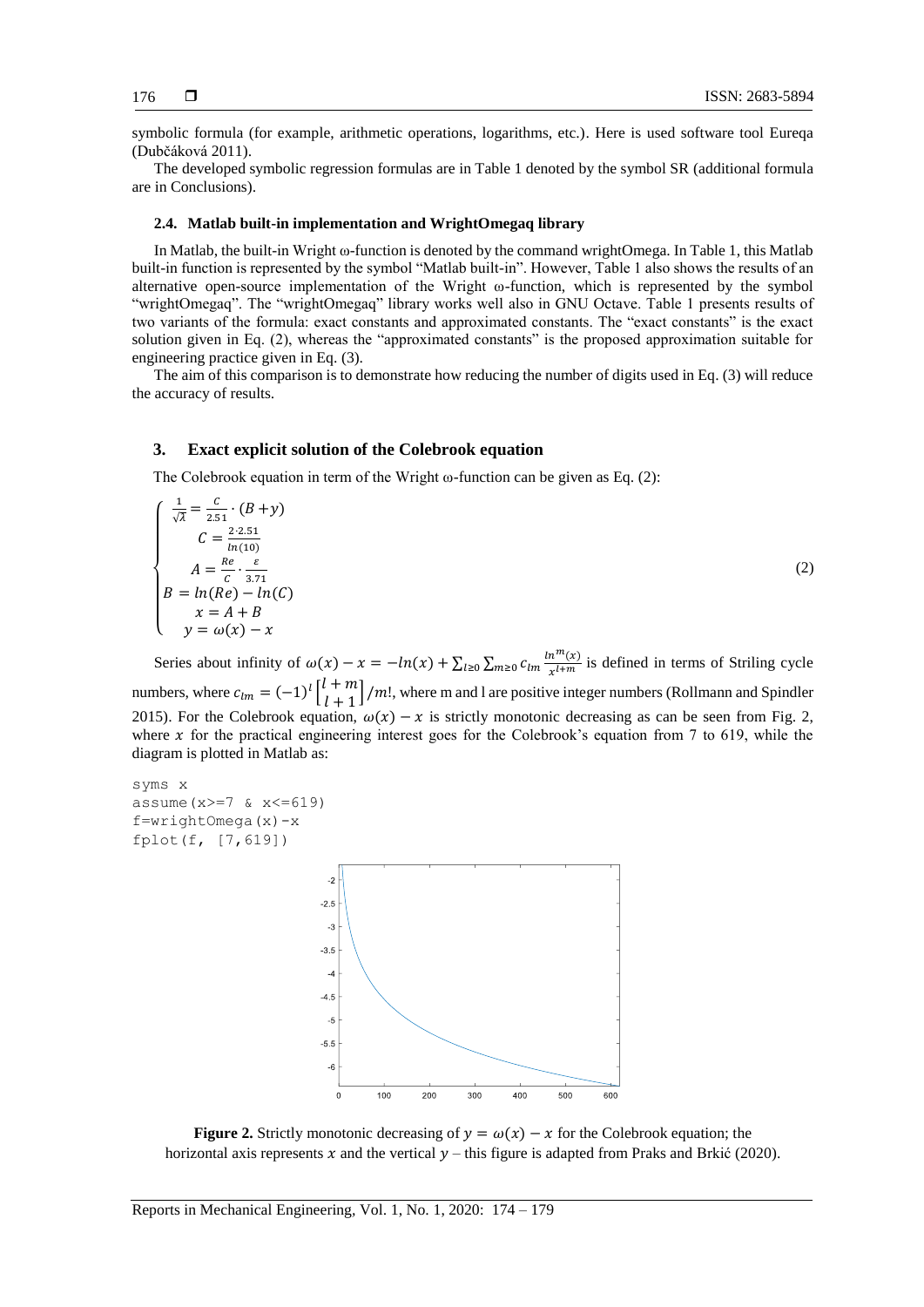One possible simplification based in the form of approximation suitable for engineering use can be, Eq. (3):

$$
\begin{cases}\n\frac{1}{\sqrt{\lambda}} \approx 0.868589 \cdot (B + y) \\
A \approx \frac{Re \cdot \varepsilon}{8.0878} \\
B \approx \ln(Re) - 0.7794 \\
x \approx A + B\n\end{cases}
$$
\n(3)

Where  $y = \omega(x) - x$  is approximated in Table 1 in Matlab notation. The column 'time in sec' is given for execution of the Colebrook equation for 8 million samples generated using the Sobol's Quasi Monte Carlo algorithm, which covers the entire region of interest very efficiently (Sobol et al. 1992).

**Table 1**. Comparison of approximations of  $y = \omega(x) - x$  with related error and speed of execution; Asymptotic expansion (AE), Symbolic regression (SR).

| Type of $\omega(x)$ | Approximation of $y$                                 | Relative          | Ratio | Time in |
|---------------------|------------------------------------------------------|-------------------|-------|---------|
| approximation       |                                                      | error in $%$      |       | sec     |
| AE                  | $y=lnx./x-lnx$                                       | 1.52E-01          |       | 0.7     |
| AE                  | $y=ln x.x-ln x+0.000818$                             | 1.36E-01          | 1.1   | 0.7     |
| AE                  | $y=lnx./x-lnx+0.5.*lnx.*(lnx-2./x.^2)$               | 1.18E-01          | 1.3   | 0.9     |
| AE                  | $y=lnx. /x-lnx+0.5.*lnx.*(lnx-2). /x.^2-0.002$       | 9.61E-02          | 1.6   | 0.9     |
| <b>SR</b>           | $y=(1.038*ln x)/(x + 0.332) - ln x$                  | 5.22E-02          | 2.9   | 0.7     |
| <b>SR</b>           | $y=(1.0119*lnx).$ /x - $lnx + (lnx - 2.3849).$ /x.^2 | 8.45E-03          | 18.0  | 0.8     |
| wrightOmegaq        | y=wrightOmegaq(x)-x (approximated constants)         | 2.49E-03          | 61    | 3.8     |
| wrightOmegaq        | $y=$ wrightOmegaq $(x)$ -x (exact constants)         | $\mathbf{\Omega}$ |       | 2.7     |
| Matlab built-in     | $y=$ wrightOmega $(x)$ -x                            | 0                 |       | 5158    |
|                     |                                                      |                   |       |         |

Results from Table 1 demonstrate that the speed of both used approximations (the asymptotic expansion based vs. symbolic regression based) is approximately the same, as the computation time varies from 0.7 sec to 0.9 sec. In order to quantify the improvement of the approximations from Table 1, we computed the relative precision ratio between the basic approximation  $y=lnx/x-lnx$  and the given approximations. For this reason, the basic approximation y=lnx./x-lnx has the improvement equal to one, where the first symbolic regression approximation from Table 1 has improvement 2.9, while the second symbolic regression approximation has improvement 18, as the relative precision is reduced from 1.52E-01% to 8.45E-03%. Moreover, we can see that the symbolic regression approximations have approximately the same speed as the original asymptotic regression approximation  $y=lnx.x-lnx$  (0.7sec and 0.8 sec vs. 0.7 sec).

Numerical experiments on 8 million Sobol's quasi-Monte points clearly show that although both approaches lead to the approximately same complexity (the computer speed is similar), the relative error of the novel symbolic regression approximation is reduced 18 times, if we compare it with the original asymptotic regression approxima-tion y=lnx./x-lnx. We can also clearly observe from the Table 1, that the Wright ωfunction built-in in Matlab is extremely slow, in comparison with the open-source library wrightOmegaq: The Wright ω-function of Matlab requires 5158 seconds for the benchmark of Table 1, whereas the wrightOmegaq requires less than 4 seconds. The corresponding speed-up ratio is 5158/4~1289.

We can also see from the Table 1 that it make sense to create fast approximations of the wrightOmegaq library: The exact solution given by the wrightOmegaq library requires 2.7-3.8 seconds, whereas all the here mentioned fast approximations always require less than 1 second.

### **4. Conclusions**

Numerical experiments on 8 million Sobol's quasi-Monte points clearly show that both approaches, asymptotic expansion and symbolic regression, to make approximate relations for the Colebrook equation for flow friction transformed through the Wright ω-function, lead to the approximately same complexity of the obtained approximations (computer speed is also similar). However, the relative error of the two developed symbolic regression approximations is reduced by factor 3 and 18, respectively, in comparison with the classical asymptotic expansion. These numerical results indicate promising results of artificial intelligence (symbolic regression) for the area of fast and accurate explicit approximations. On the other hand, although accurate, build-in Matlab function for the Wright ω-function is extremely slow. Numerical experiments in Table 1 also show that the alternative open-source implementation given by the library "wrightOmegaq" is much faster than the Matlab build-in implementation (Horchler 2017).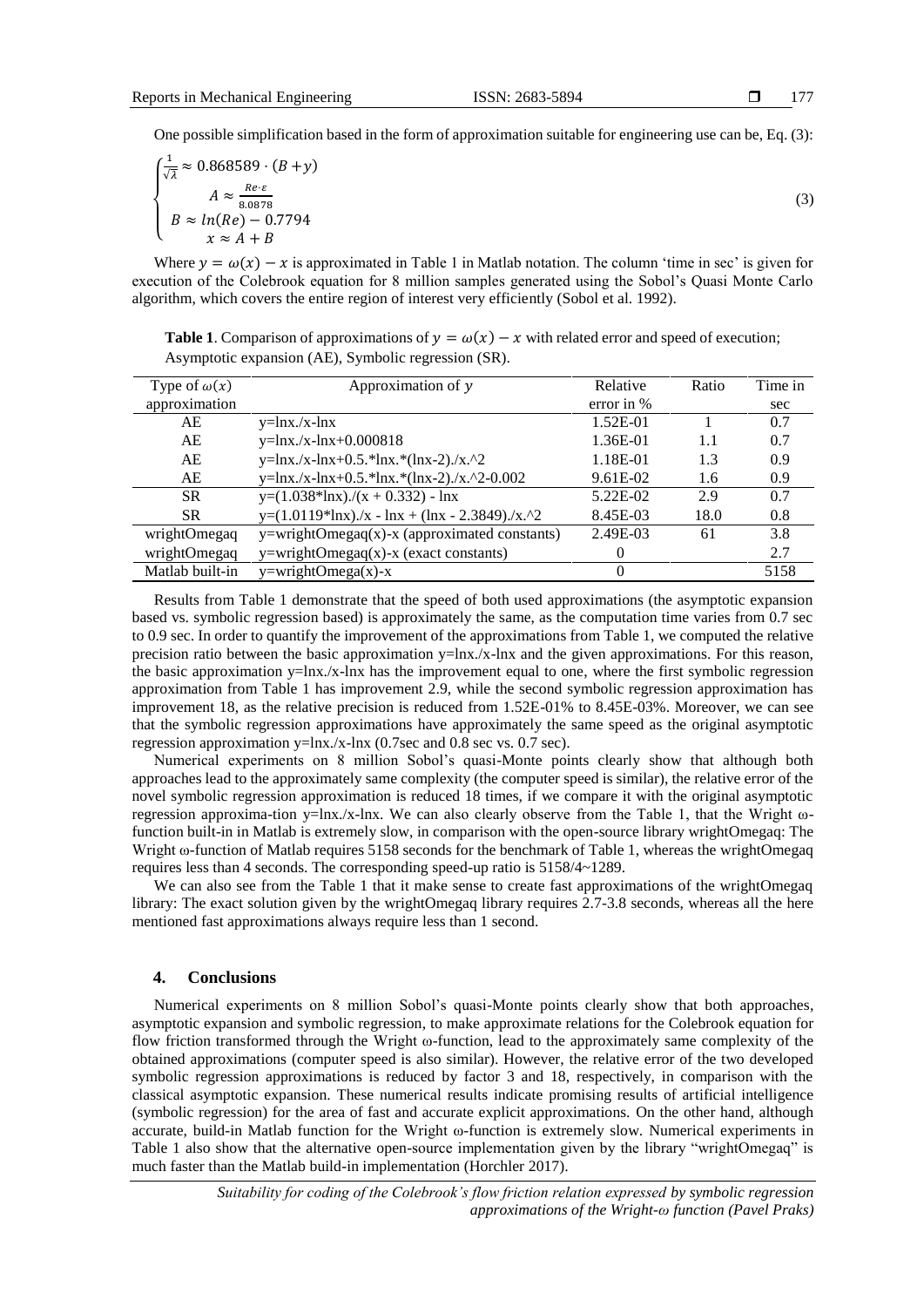As reported in Praks and Brkić (2020), as extension to the results from Table 1, approximation y=lnx./(x –  $0.5564*lnx + 1.207$ . - lnx, is to date the most accurate.

*Acknowledgement:* This work was supported by the Ministry of Education, Youth and Sports from the National Programme of Sustainability (NPS II) project "IT4Innovations excellence in science - LQ1602", from the Large Infrastructures for Research, Experimental Development, and Innovations project "e-INFRA CZ – LM2018140", and by the Technology Agency of the Czech Republic through the project CEET – "Center of Energy and Environmental Technologies" TK03020027.

# **References**

Alfaro-Guerra, M., Guerra-Rojas, R., & Olivares-Gallardo, A. (2020). Evaluación de la profundidad de recursión de la solución analítica de la ecuación de Colebrook-White en la exactitud de la predicción del factor de fricción. Ingeniería, investigación y tecnología, 21(4)[, https://doi.org/10.22201/fi.25940732e.2020.21.4.036](https://doi.org/10.22201/fi.25940732e.2020.21.4.036)

Assuncao, G. S. C., Marcelin, D., von Hohendorff Filho, J. C., Schiozer, D. J., de Castro, M. S. (2020). Friction factor equations accuracy for single and two-phase flows. ASME 2020 39th International Conference on Ocean, Offshore and Arctic Engineering (OMAE2020), Virtual Online, August 3 – 7, 2020. Available from: <https://www.researchgate.net/publication/346503366> (accessed on 06 December 2020)

Barry, D. A., Parlange, J. Y., Li, L., Prommer, H., Cunningham, C. J., & Stagnitti, F. (2000). Analytical approximations for real values of the Lambert W-function. *Mathematics and Computers in Simulation*, 53(1- 2), 95-103[. https://doi.org/10.1016/S0378-4754\(00\)00172-5](https://doi.org/10.1016/S0378-4754(00)00172-5)

Biberg, D. (2017). Fast and accurate approximations for the Colebrook equation. *Journal of Fluids Engineering,* 139(3), 031401,<https://doi.org/10.1115/1.4034950>

Brkić, D. (2011a). Review of explicit approximations to the Colebrook relation for flow friction. *Journal of Petroleum Science and Engineering*, 77(1), 34-48. <https://doi.org/10.1016/j.petrol.2011.02.006>

Brkić, D. (2011b). Determining friction factors in turbulent pipe flow. *Chemical Engineering (New York)*, 119(3), 34-39. Available from: [https://www.chemengonline.com/determining-friction-factors-in-turbulent](https://www.chemengonline.com/determining-friction-factors-in-turbulent-pipe-flow/?printmode=1)[pipe-flow/?printmode=1](https://www.chemengonline.com/determining-friction-factors-in-turbulent-pipe-flow/?printmode=1) (accessed on 06 December 2020)

Brkić, D. (2011b). W solutions of the CW equation for flow friction. *Applied Mathematics Letters*, 24(8), 1379- 1383. <https://doi.org/10.1016/j.aml.2011.03.014>

Brkić, D. (2011c). An explicit approximation of Colebrook's equation for fluid flow friction factor. *Petroleum Science and Technology*, 29(15), 1596-1602. <https://doi.org/10.1080/10916461003620453>

Brkić, D. (2012a). Can pipes be actually really that smooth? *International Journal of Refrigeration*, 35(1), 209- 215.<https://doi.org/10.1016/j.ijrefrig.2011.09.012>

Brkić, D. (2012c). Lambert W function in hydraulic problems. *Mathematica Balkanica (New Series)*, 26(3-4), 285-292. Available from: <http://www.math.bas.bg/infres/MathBalk/MB-26/MB-26-285-292.pdf> (accesed on 06 December 2020)

Brkić, D. (2012d). Comparison of the Lambert W-function based solutions to the Colebrook equation. Engineering Computations, 29(6), 617-630[. https://doi.org/10.1108/02644401211246337](https://doi.org/10.1108/02644401211246337)

Brkić, D., & Ćojbašić, Ž. (2017). Evolutionary optimization of Colebrook's turbulent flow friction approximations. *Fluids*, 2(2), 15.<https://doi.org/10.3390/fluids2020015>

Brkić, D., & Praks, P. (2019). Accurate and efficient explicit approximations of the Colebrook flow friction equation based on the Wright ω-function*. Mathematics*, 7(1), 34.<https://doi.org/10.3390/math7010034>

Colebrook, C. F., & White, C. M. (1937). Experiments with fluid friction in roughened pipes. *Proceedings of the Royal Society of London. Series A-Mathematical and Physical Sciences*, 161(906), 367-381. <https://doi.org/10.1098/rspa.1937.0150>

Colebrook, C.F. (1939). Turbulent flow in pipes with particular reference to the transition region between the smooth and rough pipe laws. *Journal of the Institution of Civil Engineers*, 11(4), 133–156. <https://doi.org/10.1680/ijoti.1939.14509>